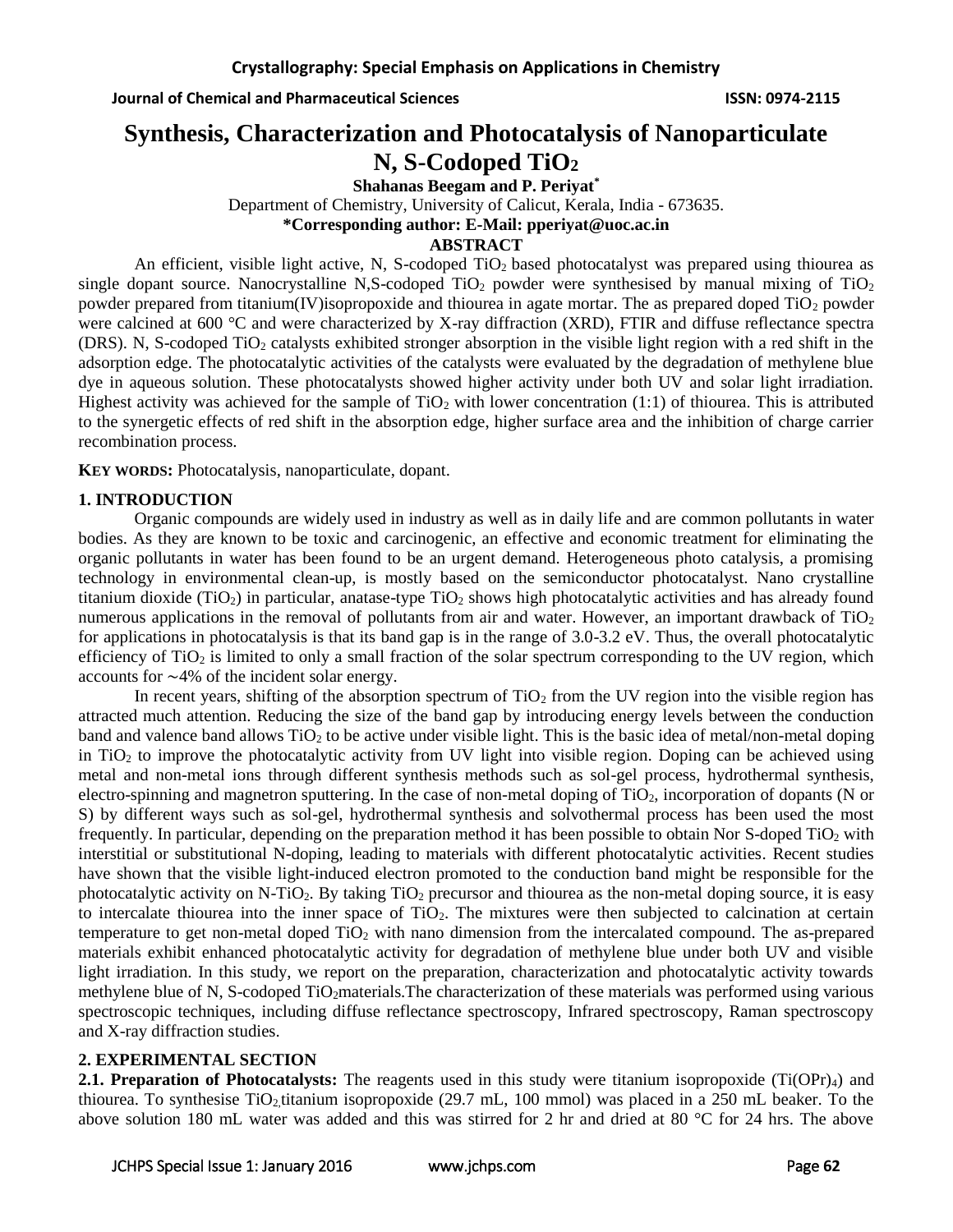# **Crystallography: Special Emphasis on Applications in Chemistry**

#### **Journal of Chemical and Pharmaceutical Sciences ISSN: 0974-2115**

prepared TiO<sub>2</sub>was manually mixed with thiourea in a 4:1 ratio. Subsequently, the mixed material was annealed in ceramic crucible. The annealing process was performed for 2 hr at 600 °C under air atmosphere with the heating rate of 5 °C min<sup>-1</sup>, which was then followed by cooling at room temperature. This allowed for different amounts of gaseous oxygen to reach the catalyst surface. The weight (%) of thiourea was controlled at 0, 1, 4 and 8 % and the samples obtained were labelled as T0, T1, T4 and T8 respectively.

**2.2. Characterization:** The catalysts were characterized by various techniques like XRD, FTIR, Raman and UV-Vis DRS. The Fourier transform-infrared spectra (FTIR) were recorded on a Jasco FTIR spectrometer using KBr self-supported pellet technique. UV–Vis diffused reflectance spectra (UV–Vis DRS) was from UV–Vis Jasco spectrometer. XRD patterns of the calcined samples were obtained with a Siemens D 500 X-ray diffractometer in the diffraction angle range of  $2\theta=10-70^{\circ}$  using CuK $\alpha$  radiation. The amount of anatase TiO<sub>2</sub> phase present in the sample was calculated from the Spurr equation.

$$
F_A = 100 - \left[ \frac{1}{1 + 0.8(I_A(101)/I_R(110))} \right] 100
$$

Where  $F_A$  is the mass fraction of anatase in the sample,  $I_A$  (101) and  $I_R$  (110) is the integrated main peak intensities of anatase and rutile respectively. The crystal size of the sample was calculated from the Scherrer equation (eq 2).

β0.9λT = β cos θ

Where T = crystallite size,  $\lambda = X$ -ray wavelength,  $\theta = B$ ragg angle, and  $\beta = \text{full width at half maxima (fwhm)}$ . **2.3. Photocatalytic Experiments:** Methylene blue solution having concentration of 10<sup>-4</sup>M was freshly prepared by dissolving in deionized water. All the photocatalytic experiments were carried out at same concentration. Prior to light experiments, dark (adsorption) experiments were carried out to eliminate error due to the adsorption effect. For solar and UV light experiments, methylene blue solution of 50 mL was taken in a beaker with0.1g of the catalyst.To check the photocatalytic activity in UV light, measurements were carried out using a LZC-4X-Luzchem photoreactor with a UV light intensity of 600lux. For solar photocatalysis, experiments were carried out at the Calicut University Campus, Kerala, India (altitude: 11° 7′ 34″ North 75° 53′ 25″ East, time 12.00 A.M. to 2.00 P.M., temperature:  $26 \pm 1$  °C) in August and September 2015 in the presence of natural sunlight having varying lux-intensity in between 50,000–70,000. The standard measurement of sunlight intensity was performed using a Lutron, LX-107HA lux meter.The samples were collected at regular intervals during photocatalytic reactions, centrifuged and the degradation rates were calculated from absorption values of MB measured using the UV-VIS Spectroscopy.

#### **3. RESULTS AND DISCUSSION**

#### **3.1. Characterization**

**3.1.1. XRD:** To investigate the phase structure of the prepared samples XRD was used and the results are shown in Figure 1.It can be seen that the prepared catalysts (T0 to T4) exhibits only the characteristic peaks of anatase (major peaks at  $25.36, 38^0, 48^0, 53.9^0, 55^0$ ) and no rutile phase is observed. These results showed that obtained TiO2 are phase pure and anatase phase is stabilised using this preparation method and is in agreement with earlier studies. By applying Debye- Scherrer equation, calculated the average particle size and are shown in Table 1.As the concentration of thiourea is increased from 1 molar to 8 molar, the crystal size is increase from 12.6 to 17.0 nm.

|    | Samples   Crystallite size of anatase (nm) |
|----|--------------------------------------------|
| TO | 18.1                                       |
| Τ1 | 12.6                                       |
| тי | 14.2                                       |
|    | 17.0                                       |

#### **Table 1Crystallite size of anatase**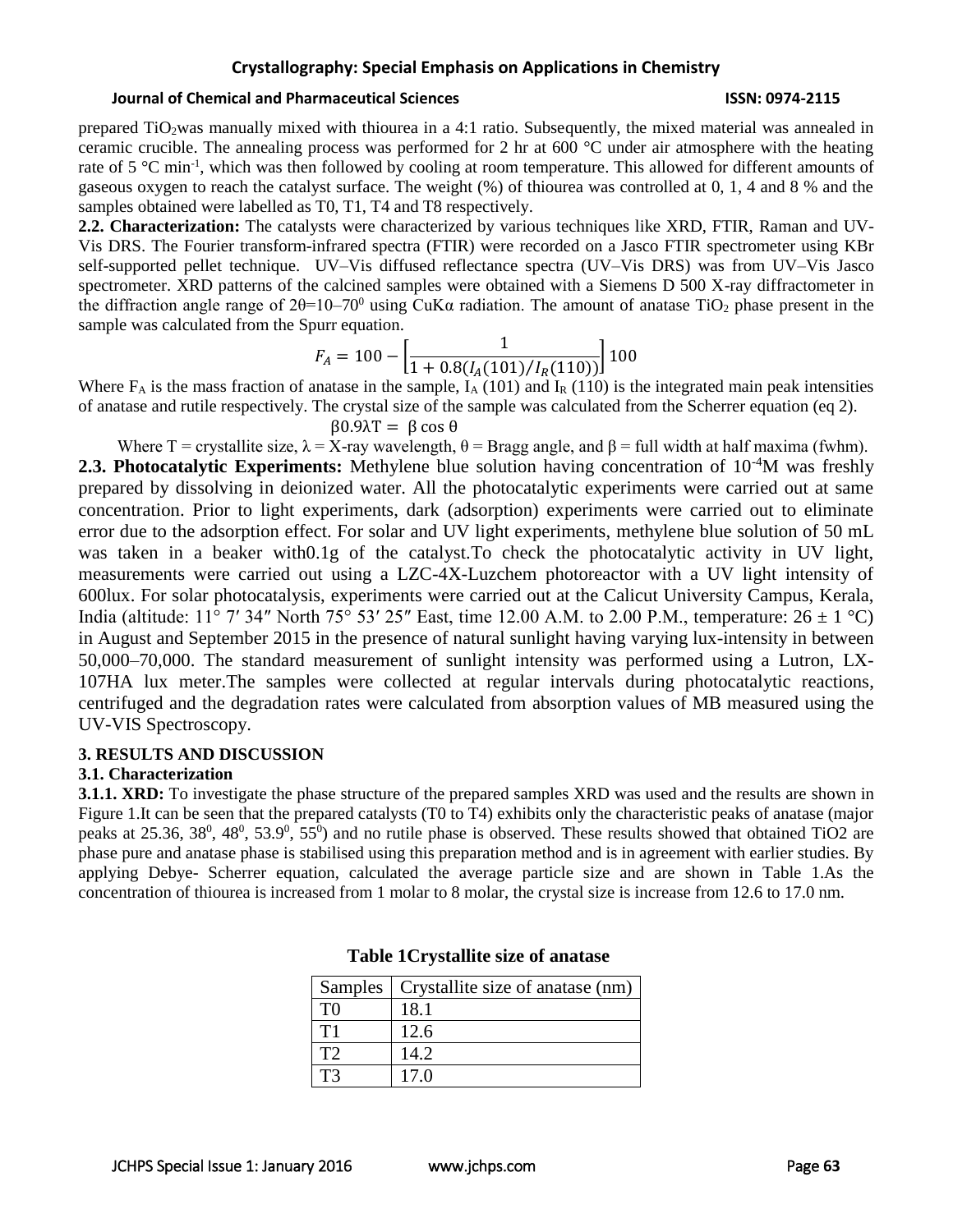**Journal of Chemical and Pharmaceutical Sciences ISSN: 0974-2115**



**Figure.1.XRD patterns of the catalysts: (a) T0 (b) T1 (c) T2 (d) T3.**

**3.1.2. FTIR Spectra:** Figure 2 shows the FTIR spectra of T0 and T1 catalysts after calcination at 600ºC. The absorption bands 3404, 1630 cm<sup>-1</sup> are assigned to the stretching vibration and bending vibration of the hydroxyl group respectively present on the surface of TiO<sub>2</sub> catalyst. The bands at 1130, 1040 cm<sup>-1</sup> are corresponding to nitrite and hyponitrite groups present in N,S co-doped  $TiO<sub>2</sub>$  sample (T1) and they were absent in undoped  $TiO<sub>2</sub>$ sample (T0) which shows successful doping of nitrogen into the lattice of TiO2. Absence of peak corresponding to 3189 and 1400 cm<sup>-1</sup>(Peak of NH<sub>4</sub><sup>+</sup>) shows that nitrogen is present only in the form of nitrite and hyponitrite species. Other N,S co-doped sample (T2 and T3 were showed similar behavior.





**3.1.3. Optical Measurements:** The UV-Vis diffuse reflectance spectra (DRS) of the catalysts calcined at 600 ºCare shown in Figure 3. Band gap energy (Eg value) of all the catalysts is estimated from the plot of absorbance versus photon energy (hv). The absorbance is extrapolated to get the band gap energy of the catalyst with good approximation as observed in Figure 3. The estimated band gap energies of T0, T1, T4 and T8 are 3.19, 3.04, 3.01 and 2.97 respectively. Furthermore, the red shift in the DRS band increases with the decrease in concentration of thiourea, which is beneficial for improving the photo absorption and ultimately photo catalytic performance of  $TiO<sub>2</sub>$ .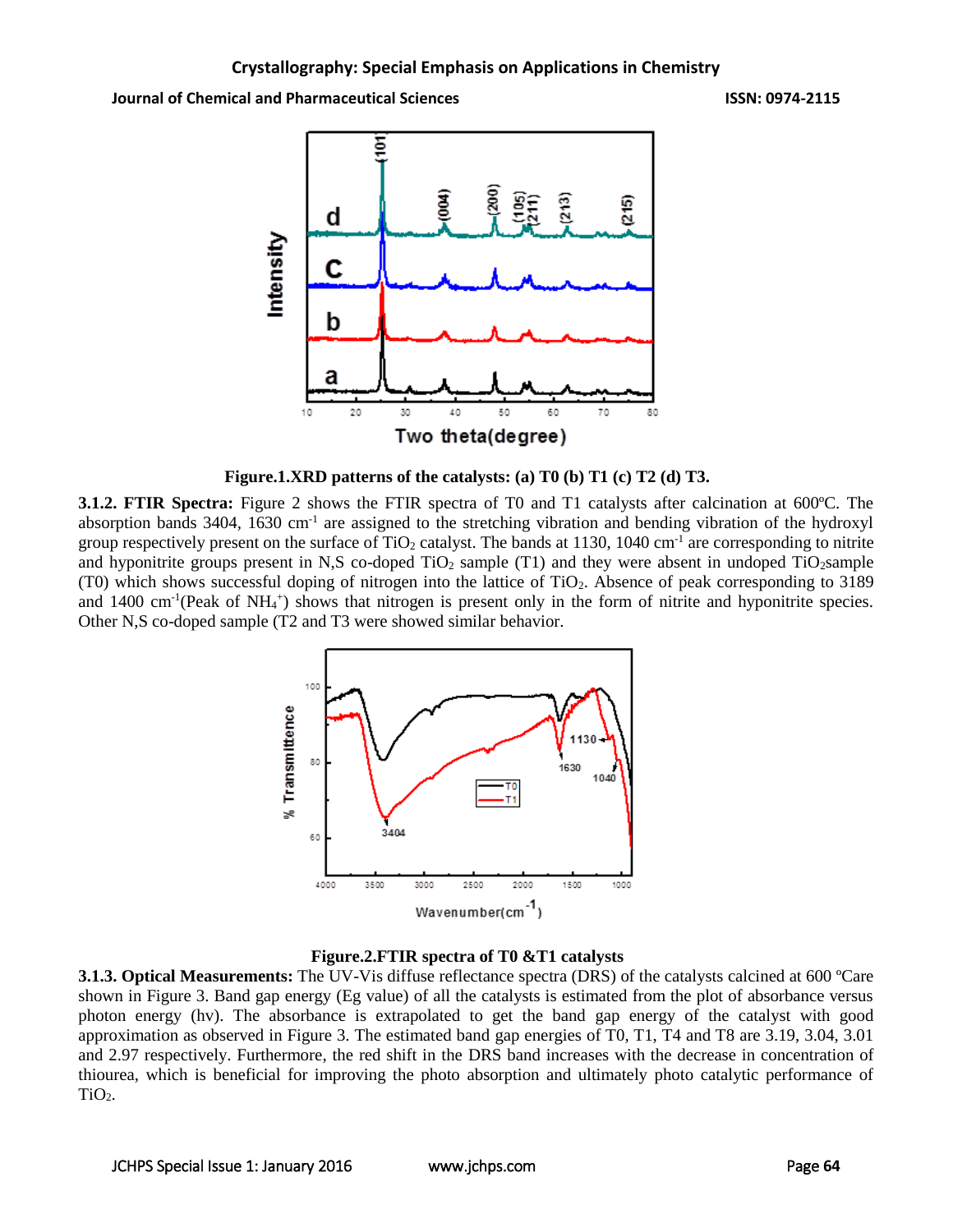**Journal of Chemical and Pharmaceutical Sciences ISSN: 0974-2115**



#### **Figure 3. UV-Vis diffusion reflectance spectra of T0,T1,T4&T8 catalysts**

**3.2. Photocatalytic Activity:** Nanocrystalline TiO<sub>2</sub> exhibits photocatalytic activity in the presence of UV light and it can decompose organic pollutant. The activity depends upon several factors such as the rate of electron-hole recombination, the number of electrons created, the phase composition (anatase or rutile), surface area, crystallinity as well as crystallite size of the  $TiO<sub>2</sub>$  and the adsorption properties of the dyes on the surface of the photocatalyst TiO<sup>2</sup> used. The N,S modified sample exhibited higher photocatalytic activity than the control sample T0prepared under identical conditions.



**Figure.4.Absorption spectra and kinetic study of methylene blue degradation using (a) the control T0 and (b) T1 samples calcined at 600 °C under UV light.**  $C_0$  **is the initial absorbance, and C is the absorbance after a time for the methylene blue degradation**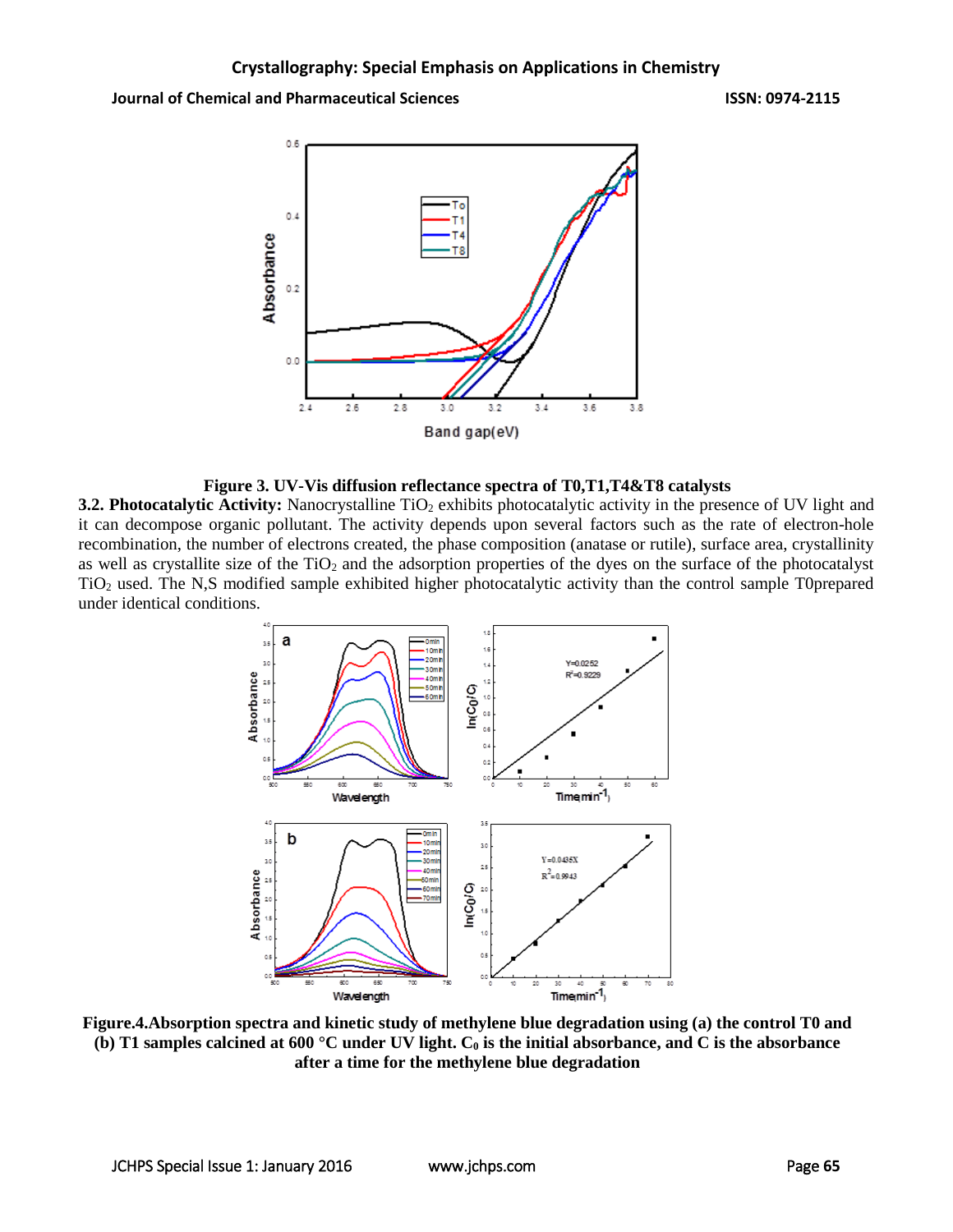**Journal of Chemical and Pharmaceutical Sciences ISSN: 0974-2115**



# **Figure 5. Absorption spectra and kinetic study of methylene blue degradation using (a) the control T0 and (b) T1 samples calcined at 600 °C under sunlight. C<sup>0</sup> is the initial absorbance, and C is the absorbance after a time for the methylene blue degradation**

Photocatalytic studies were carried out on T0, T1, T4 and T8 at calcination temperature 600 °C. The details of photocatalytic study with rate constant of the reaction both under UV and sunlight were shown in Table2. From the Table 2 it is clear that all N, S co-doped  $TiO<sub>2</sub>$  sample showed higher activity than the undoped  $TiO<sub>2</sub>$  sample. N, S co-doped TiO<sub>2</sub> sample (T1) calcined at 600 °C was found to be the most photocatalytically active (Figure 4(b) and 5(b)) under the visible light irradiation. It completely degraded the methylene blue within 50 min with a rate constant  $0.454 \text{ cm}^{-1}$  whereas the undoped TiO<sub>2</sub> sample showed took more than 100 min with a rate constant of  $0.018 \text{ min}^{-1}$ .

# **Table.2.Reaction rate constants (k/min-1 ) for the degradation of methylene blue using sample calcined at 600 ºC.**

| <b>Sample</b>  | UV light | Sunlightr |
|----------------|----------|-----------|
| T <sub>0</sub> | 0.0252   | 0.0181    |
| T1             | 0.0435   | 0.0454    |
| <b>T4</b>      | 0.0325   | 0.0378    |
| T <sub>8</sub> | 0.0334   | 0.0391    |

# **4. CONCLUSIONS**

The present study demonstrates the preparation of N and S co-doped  $TiO<sub>2</sub>$  photocatalyst and its role in photocatalytic degradation of methylene blue. The N and S doping can shift the absorption edge of  $TiO<sub>2</sub>$  to the visible range and reduce the band gap. The results conclude that 1 wt% thiourea doped  $TiO<sub>2</sub> (T1)$  is an efficient catalyst among the various sample prepared for the photocatalytic degradation of methylene blue under visible light. The higher activity of T1 catalyst is collectively due to the anatase phase, stronger adsorption in visible light region along with high surface area and lower electron-hole recombination of anatase phase structure.